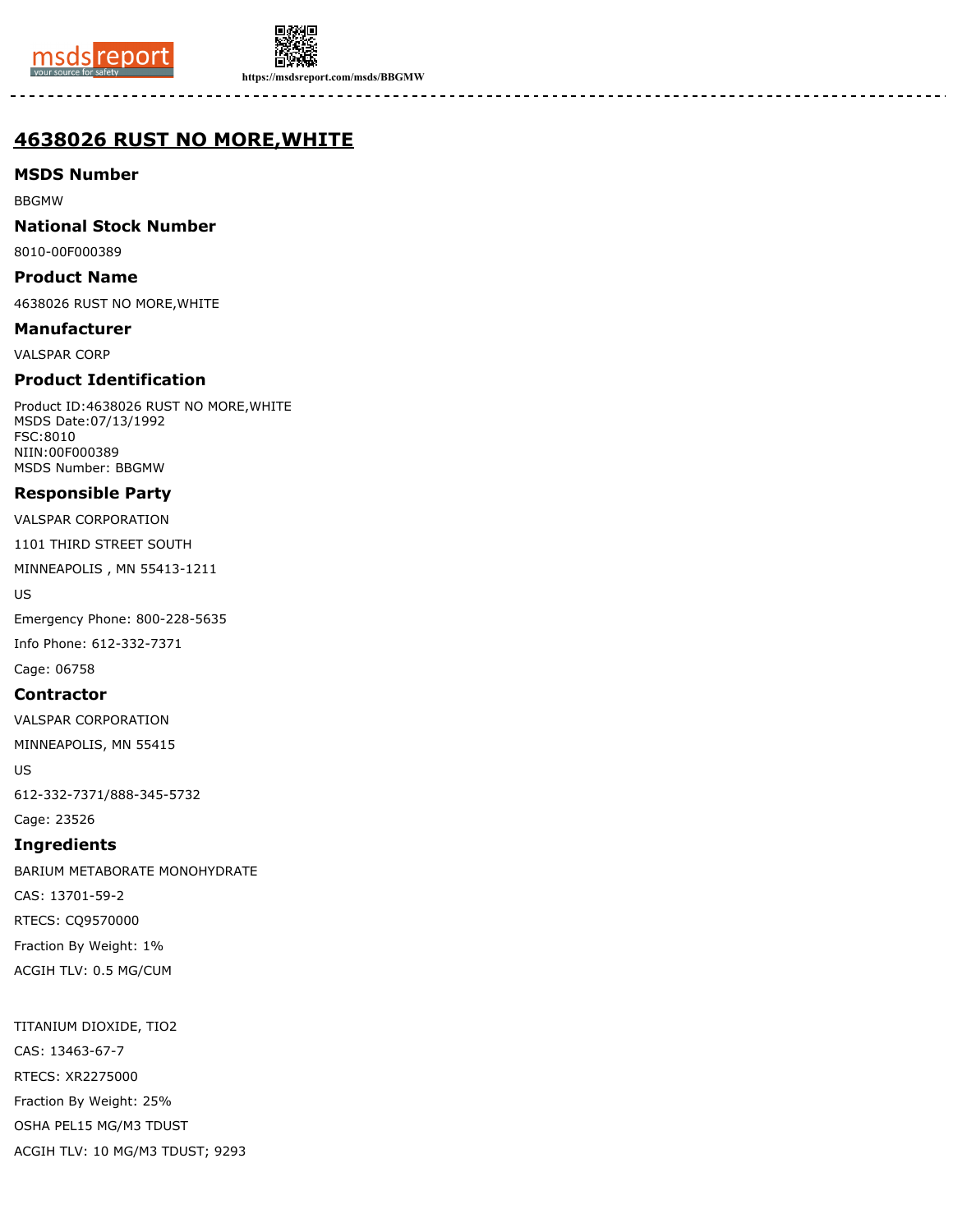



**https://msdsreport.com/msds/BBGMW**

SYNTHETIC CRYSTALLINE-FREE SILICA GEL \*93-1\*

CAS: 112926-00-8

Fraction By Weight: 1%

OSHA PEL6 MG/CUM

ACGIH TLV: 10 MG/CUM

3.48 LBS/GALLON OR 417 GRAMS/LITER RTECS: 9999999VO

KEROSENE (PETROLEUM), HYDROTREATED; PETROLEUM DISTILLATE,

CAS: 64742-47-8

RTECS: OA5504000

Fraction By Weight: 35%

OSHA PEL100 PPM

ACGIH TLV: 100 PPM

#### **Hazards**

Routes of Entry: Inhalation:YES Skin:NO Ingestion:YES Reports of Carcinogenicity:NTP:NO IARC:NO OSHA:NO Health Hazards Acute and Chronic:INHALATION: HARMFUL. AFFECT THE BRAIN, NERVOUS SYSTEM OR RESPIRATORY SYSTEM, CAUSING DIZZINESS, HEADACHE, NAUSEA OR RESPIRATORY IRRITATION. MUCOUS MEMBRANE IRRITATION. EYES/SKIN: IRRITATION. INGESTION : HARMFUL. Explanation of Carcinogenicity:NONE Effects of Overexposure:INHALATION: PERMANENT BRAIN & NERVOUS SYSTEM **DAMAGE** Medical Cond Aggravated by Exposure:RESPIRATORY OR SKIN CONDITIONS

## **First Aid**

First Aid:EYES: FLUSH WITH WATER FOR AT LEAST 15 MINUTES. SKIN: WASH W/SOAP & WATER. INHALATION: REMOVE TO FRESH AIR. IF NOT BREATHING, GIVE ARTIFICIAL RESPIRATION. IF BREATHING IS DIFFICULT, GIVE OXYGEN. INGES TION: DON'T INDUCE VOMITING. GIVE PLENTY OF WATER. IF AVAILABLE, GIVE SEVERAL GLASSES OF MILK. NEVER GIVE ANYTHING BY MOUTH TO AN UNCONSCIOUS PERSON. OBTAIN MEDICAL ATTENTION IN ALL CASES.

## **Fire Fighting**

Flash Point Method:TCC Flash Point:102F Lower Limits:1% Upper Limits:23% Extinguishing Media:CO2, DRY CHEMICAL, FOAM, &/OR WATER FOG Fire Fighting Procedures:USE SCBA OR AIR MASKS. KEEP FIRE EXPOSED CONTAINERS COOL W/WATER SPRAY. Unusual Fire/Explosion Hazard:CONTAMINATED RAGS, WIPES, SAWDUST, ETC., MAY CATCH FIRE SPONTANEOUSLY.

## **Accidental Release**

Spill Release Procedures:VENTILATE AREA. USE SCBA OR AIRMASK FOR LARGE SPILLS IN A CONFINED AREA.

## **Handling**

Handling and Storage Precautions:KEEP AWAY FROM HEAT, SPARKS, & OPEN FLAMES. KEEP CONTAINER CLOSED WHEN NOT IN USE. DON'T STORE >120F. Other Precautions:EMPTY CONTAINERS MAY CONTAIN PRODUCT RESIDUE, INCLUDING FLAMMABLE OR EXPLOSIVE VAPORS. DON'T CUT, PUNCTURE OR WELD ON OR NEAR CONTAINER. OBSERVE ALL LABEL WARNINGS UNTIL THE